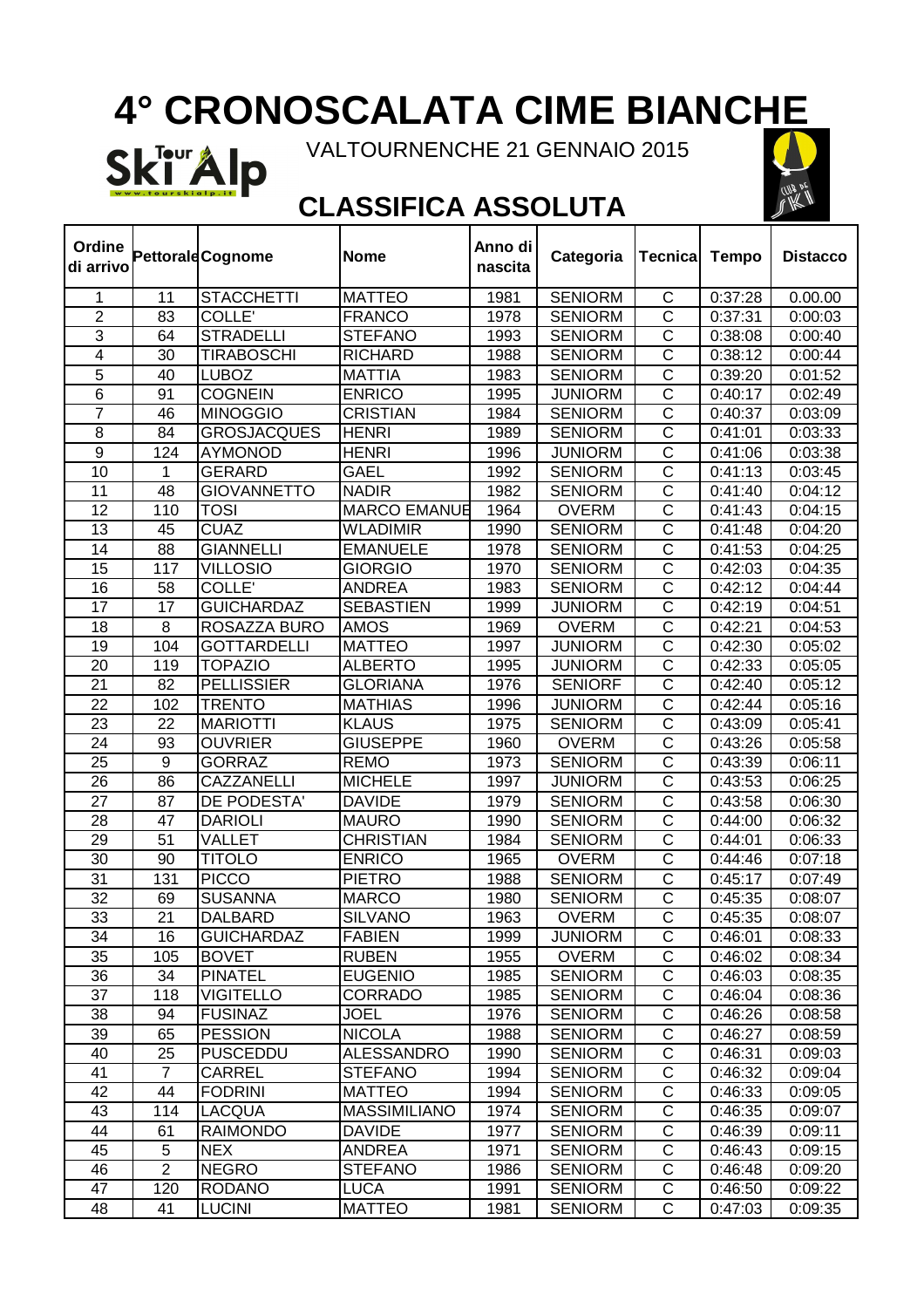# **4° CRONOSCALATA CIME BIANCHE**

Ski<sup>Tour</sup> Alp VALTOURNENCHE 21 GENNAIO 2015



 $\overline{\mathbf{1}}$ 

#### **CLASSIFICA ASSOLUTA**

 $\overline{\phantom{a}}$ 

 $\mathbf \tau$ 

 $\Gamma$ 

| Ordine<br>di arrivo |     | <b>Pettorald Cognome</b>      | <b>Nome</b>      | Anno di<br>nascita | Categoria      | Tecnica                 | <b>Tempo</b> | <b>Distacco</b> |
|---------------------|-----|-------------------------------|------------------|--------------------|----------------|-------------------------|--------------|-----------------|
| 49                  | 62  | <b>CHATRIAN</b>               | <b>MATTEO</b>    | 1981               | <b>SENIORM</b> | $\mathsf C$             | 0:47:18      | 0:09:50         |
| 50                  | 59  | <b>PAGLIA</b>                 | <b>PIERCARLO</b> | 1978               | <b>SENIORM</b> | $\overline{\text{c}}$   | 0:47:24      | 0:09:56         |
| 51                  | 32  | <b>BERGERETTI</b>             | <b>DANIELE</b>   | 1986               | <b>SENIORM</b> | $\overline{\text{c}}$   | 0:47:32      | 0:10:04         |
| 52                  | 101 | <b>CAUCINO</b>                | <b>ROBERTO</b>   | 1969               | <b>OVERM</b>   | $\overline{\text{c}}$   | 0:47:34      | 0:10:06         |
| 53                  | 23  | <b>ODDONE</b>                 | PIERRE YVES      | 1989               | <b>SENIORM</b> | $\overline{\text{c}}$   | 0:47:35      | 0:10:07         |
| 54                  | 4   | <b>IMBIMBO</b>                | <b>DOMENICO</b>  | 1973               | <b>SENIORM</b> | $\overline{\text{c}}$   | 0:47:38      | 0:10:10         |
| 55                  | 12  | <b>DALLA ZANNA</b>            | <b>FLAVIO</b>    | 1964               | <b>OVERM</b>   | $\overline{\text{c}}$   | 0:47:39      | 0:10:11         |
| 56                  | 10  | <b>CHABOD</b>                 | CARLO            | 1952               | <b>OVERM</b>   | $\overline{\text{c}}$   | 0:47:45      | 0:10:17         |
| 57                  | 54  | <b>STEVENIN</b>               | <b>PAOLO</b>     | 1975               | <b>SENIORM</b> | $\overline{C}$          | 0:47:49      | 0:10:21         |
| 58                  | 53  | <b>BERTOLINO</b>              | ANDREA           | 1991               | <b>SENIORM</b> | $\overline{\text{c}}$   | 0:47:51      | 0:10:23         |
| 59                  | 125 | <b>AYMONOD</b>                | <b>ANDRE'</b>    | 1996               | <b>JUNIORM</b> | $\overline{\text{c}}$   | 0:47:56      | 0:10:28         |
| 60                  | 52  | <b>FRACHEY</b>                | <b>DANILO</b>    | 1975               | <b>SENIORM</b> | $\overline{\text{C}}$   | 0:47:56      | 0:10:28         |
| 61                  | 75  | <b>MENEL</b>                  | <b>STEPHANE</b>  | 1976               | <b>SENIORM</b> | $\overline{\text{c}}$   | 0:48:04      | 0:10:36         |
| 62                  | 68  | <b>PIEROPAN</b>               | LAURENT          | 1980               | <b>SENIORM</b> | $\mathsf C$             | 0:48:06      | 0:10:38         |
| 63                  | 37  | <b>TRISCONI</b>               | <b>MARCO</b>     | 1951               | <b>OVERM</b>   | $\overline{\text{C}}$   | 0:48:13      | 0:10:45         |
| 64                  | 6   | <b>LIBERATI</b>               | <b>ANDREA</b>    | 1997               | <b>JUNIORM</b> | $\overline{\text{c}}$   | 0:48:19      | 0:10:51         |
| 65                  | 49  | <b>CLERINO</b>                | <b>REMO</b>      | 1972               | <b>SENIORM</b> | $\overline{\text{c}}$   | 0:48:30      | 0:11:02         |
| 66                  | 111 | <b>GORLA</b>                  | CARLO            | 1961               | <b>OVERM</b>   | $\overline{\text{c}}$   | 0:48:31      | 0:11:03         |
| 67                  | 71  | <b>BERTA</b>                  | <b>FRANCESCO</b> | 1996               | <b>JUNIORM</b> | $\overline{\text{c}}$   | 0:48:33      | 0:11:05         |
| 68                  | 29  | <b>RECANZONE</b>              | <b>RENZO</b>     | 1992               | <b>SENIORM</b> | $\overline{\text{c}}$   | 0:48:36      | 0:11:08         |
| 69                  | 126 | <b>MARCHIORO</b>              | <b>LUIGI</b>     | 1967               | <b>OVERM</b>   | $\overline{\text{c}}$   | 0:48:41      | 0:11:13         |
| 70                  | 95  | <b>FINOTELLO</b>              | <b>GIANLUCA</b>  | 1975               | <b>SENIORM</b> | $\overline{\text{c}}$   | 0:49:15      | 0:11:47         |
| 71                  | 103 | <b>LUBERTO</b>                | <b>IMER</b>      | 1990               | <b>SENIORM</b> | $\overline{\rm C}$      | 0:49:16      | 0:11:48         |
| 72                  | 60  | <b>RAIMONDO</b>               | <b>LUCA</b>      | 1974               | <b>SENIORM</b> | C                       | 0:49:19      | 0:11:51         |
| 73                  | 97  | <b>STEVENIN</b>               | <b>MAURO</b>     | 1964               | <b>OVERM</b>   | $\overline{\text{c}}$   | 0:49:26      | 0:11:58         |
| 74                  | 135 | <b>BRUNOD</b>                 | <b>MATHIEU</b>   | 1997               | <b>JUNIORM</b> | $\overline{\text{C}}$   | 0:49:47      | 0:12:19         |
| 75                  | 96  | <b>LAZIER</b>                 | <b>IVO</b>       | 1978               | <b>SENIORM</b> | $\overline{C}$          | 0:49:53      | 0:12:25         |
| 76                  | 24  | <b>BONETTO</b>                | <b>ZABOU</b>     | 1990               | <b>SENIORF</b> | $\overline{\text{c}}$   | 0:49:54      | 0:12:26         |
| 77                  | 99  | <b>TRAVI</b>                  | <b>FRANCESCA</b> | 1987               | <b>SENIORF</b> | $\overline{\text{c}}$   | 0:50:04      | 0:12:36         |
| 78                  | 63  | <b>MUSOTTO</b>                | <b>DARIO</b>     | 1984               | <b>SENIORM</b> | $\overline{\text{c}}$   | 0:50:57      | 0:13:29         |
| 79                  | 108 | <b>BONIFACINO</b>             | <b>MATTEO</b>    | 1977               | <b>SENIORM</b> | $\overline{\text{c}}$   | 0:51:01      | 0:13:33         |
| 80                  | 116 | <b>TUMIATI</b>                | <b>GIANLUCA</b>  | 1972               | <b>SENIORM</b> | $\overline{\text{c}}$   | 0:51:31      | 0:14:03         |
| 81                  | 35  | <b>TARCHINI</b>               | <b>ERNESTO</b>   | 1954               | <b>OVERM</b>   | $\overline{\text{c}}$   | 0:51:39      | 0:14:11         |
| 82                  | 121 | <b>PERRIER</b>                | <b>JEAN-MARC</b> | 1996               | <b>JUNIORM</b> | $\mathsf C$             | 0:51:52      | 0:14:24         |
| 83                  | 98  | DELLA VALLE                   | ANDREA           | 1996               | <b>JUNIORM</b> | $\mathsf C$             | 0:51:52      | 0:14:24         |
| 84                  | 18  | <b>MACHET</b>                 | <b>ERIK</b>      | 1973               | <b>SENIORM</b> | C                       | 0:51:54      | 0:14:26         |
| 85                  | 109 | <b>VIGLIOCCO</b>              | <b>DAVIDE</b>    | 1984               | <b>SENIORM</b> | C                       | 0:52:24      | 0:14:56         |
| 86                  | 92  | <b>ARCARO</b>                 | <b>GIANLUCA</b>  | 1981               | <b>SENIORM</b> | $\mathsf C$             | 0:52:25      | 0:14:57         |
| 87                  | 76  | <b>BELTRAMETTI</b>            | <b>SIMONE</b>    | 1986               | <b>SENIORM</b> | $\mathsf C$             | 0:52:27      | 0:14:59         |
| 88                  | 33  | <b>MILANO PESSION DANIELE</b> |                  | 1968               | <b>OVERM</b>   | $\overline{C}$          | 0:52:32      | 0:15:04         |
| 89                  | 15  | <b>BERSI</b>                  | <b>ANDREA</b>    | 1965               | <b>OVERM</b>   | $\overline{\mathsf{C}}$ | 0:52:41      | 0:15:13         |
| 90                  | 67  | <b>GRAZIANA</b>               | <b>ALEX</b>      | 1990               | <b>SENIORM</b> | $\overline{C}$          | 0:52:48      | 0:15:20         |
| 91                  | 112 | <b>TITOLO</b>                 | <b>CLAUDIA</b>   | 1966               | <b>OVERF</b>   | $\overline{C}$          | 0:52:53      | 0:15:25         |
| 92                  | 78  | <b>COSTA</b>                  | <b>RODOLFO</b>   | 1971               | <b>SENIORM</b> | $\overline{\text{c}}$   | 0:52:55      | 0:15:27         |
| 93                  | 122 | <b>SATEGNA</b>                | <b>ANTONIO</b>   | 1959               | <b>OVERM</b>   | $\overline{C}$          | 0:53:02      | 0:15:34         |
| 94                  | 79  | DE ALESSANDRI                 | <b>ANDREA</b>    | 1966               | <b>OVERM</b>   | $\mathsf C$             | 0:53:09      | 0:15:41         |
| 95                  | 115 | <b>GIOVANDO</b>               | <b>CHIARA</b>    | 1979               | <b>SENIORF</b> | $\overline{C}$          | 0:53:11      | 0:15:43         |
| 96                  | 80  | <b>BOFFETTA</b>               | <b>GUIDO</b>     | 1962               | <b>OVERM</b>   | C                       | 0:53:12      | 0:15:44         |